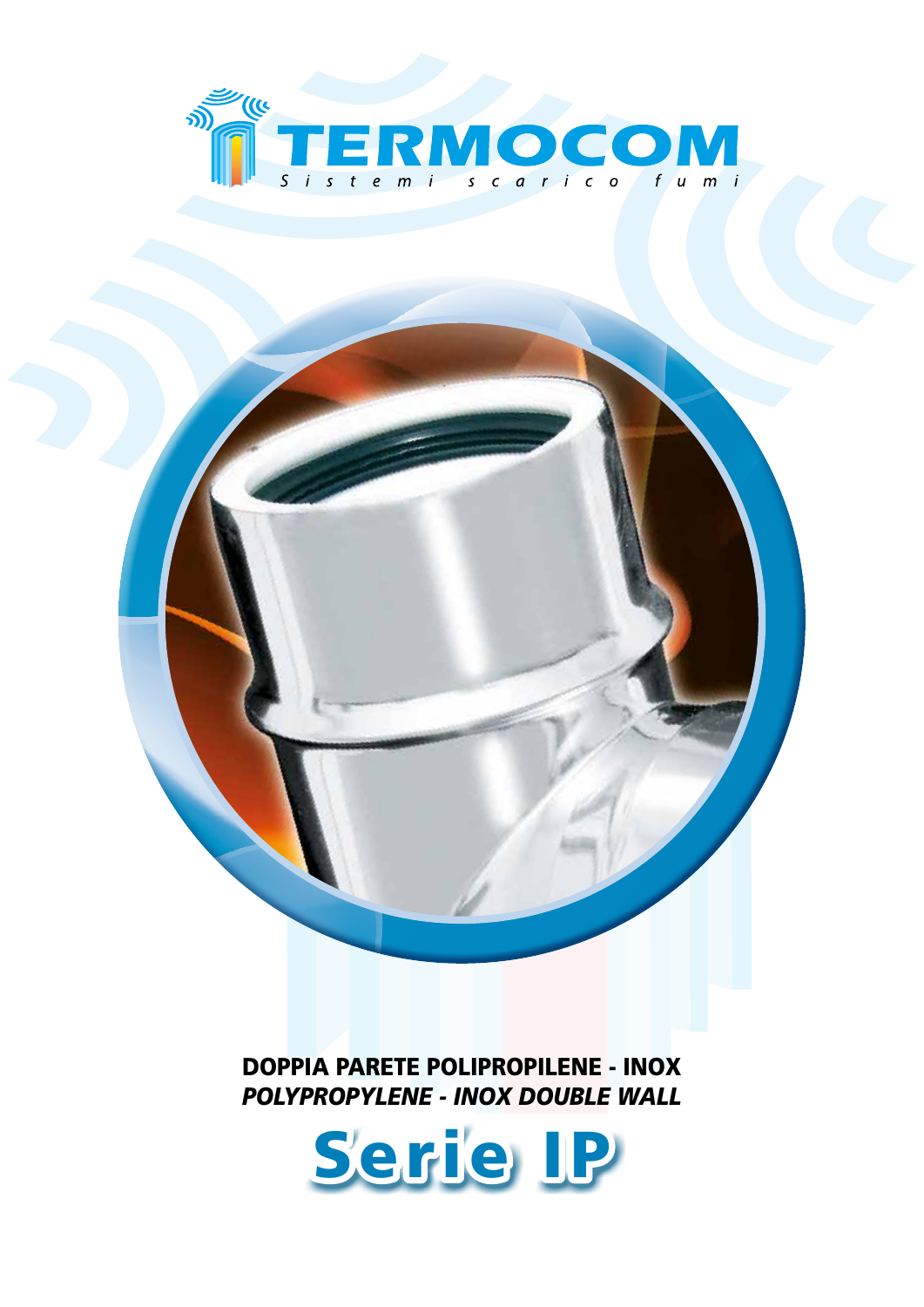### Serie IP

Sistema doppia parete polipropilene - inox *Polypropylene - inox double wall system*



Il sistema **doppia parete PPs-inox Serie IP** è composto da elementi componibili rigidi, realizzati in polipropilene arricchito di spessore minimo 1,5 mm e protetti da una parete esterna in acciaio inox AISI 304 con finitura lucida BA di spessore 0,4 mm, conformi agli standard previsti dalla marcatura CE secondo la normativa EN 14471. Gli elementi modulari hanno innesto classico a bicchiere maschio-femmina calibrato con guarnizione di tenuta a triplice labbro, conforme alla normativa europea EN 14241-1.

Il sistema è adatto a ricevere i fumi con temperatura massima di esercizio fino a 120 °C e pressione massima 200 Pa.

#### **Riferimento normativo e designazione**

Marcatura prodotto secondo normativa europea CE 0476 EN 14471. T120 P1 W 2 O00 LE E UO T120 H1 W 2 O00 LE E UO

#### **Utilizzo**

Sistema fumario e canale da fumo plastico asserviti a generatori a condensazione, cappe cucina per uso domestico.

#### **Applicazione**

Installazione interna ed esterna.

**Diametri disponibili - mm** 60/80 (A RICHIESTA) - 80/100 - 100/120 *Double wall PPs-inox Serie IP system is composed by modular rigid elements, made of polypropylene, minimum thickness of 1.5 mm and protected by an external wall in stainless steel AISI 304 with finish polished BA, thickness 0.4 mm, according to the standards set out by the European CE mark, EN 14471. The modular elements have classic male-female junction calibrated with triple seal lip gasket, conforming to European standard EN 14241-1.*

*The system is suitable to receive flue gases with a maximum operating temperature of 120 °C and maximum pressure of 200 Pa.*

#### *Normative references and designations*

*Product marking according to the European standard CE 0476 EN 14471. T120 P1 W 2 O00 LE E UO T120 H1 W 2 O00 LE E UO*

#### *Utilizations*

*Flue systems and flue duct subservient to condensation generators, domestic kitchen hoods.*

#### *Application*

*Internal and external installation.*

*Available diameters - mm 60/80 (ON REQUEST) - 80/100 - 100/120*

**Guarnizioni in EPDM e fascette comprese e montate.**

*All the items are complete of EPDM seals and locking bands.*

SI SCONSIGLIA l'installazione di camini / canne fumarie in acciaio inossidabile in locali chiusi dove nell'atmosfera si concentra una forte quantità di vapori alogeni come lavanderie, tintorie, tipografie, saloni di acconciature, cosmesi e simili. Se ciò avvenisse, decadrebbe ogni tipo di responsabilità e garanzia.

*WE DO NOT RECOMMEND the use of stainless steel chimneys systems where there is a presence of any halogens in the atmosphere. In installations where this may occur, such as the use of chimney in laundries, dry cleaners', printing premises, hairdressers, cosmetic salons and similar any responsability and product guarantee's will be invalid.*

240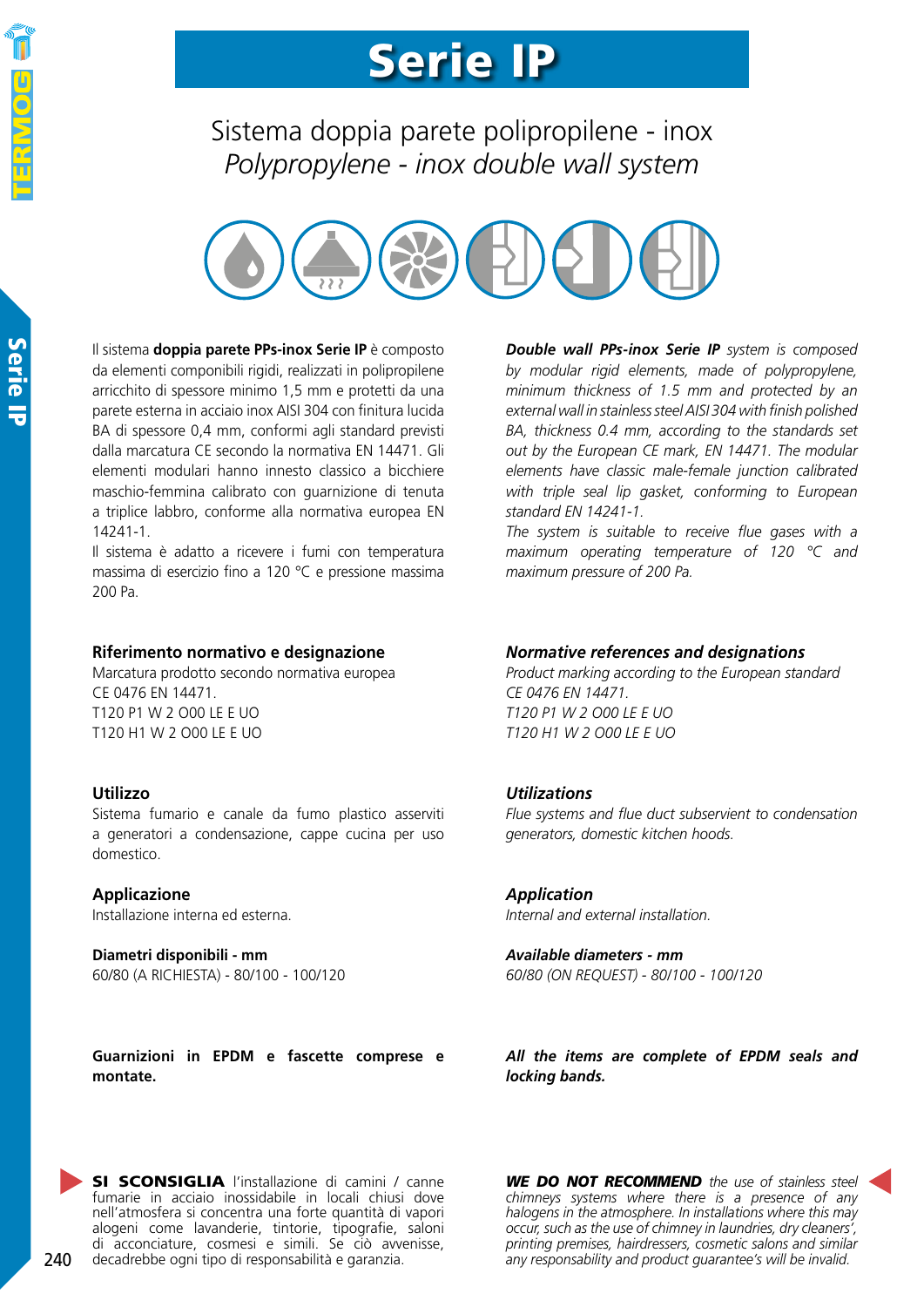IP01...



Serie IP

Elemento lineare da 0,50 m.

*Pipe 0.50 m.*





IP02...





|    | $\mathfrak{g}_i \mid \mathfrak{g}_e$ | COD.    | $\mathbf{A}$ | IB.       | Н |
|----|--------------------------------------|---------|--------------|-----------|---|
| 60 | -80                                  | IP02060 |              | 65 54 440 |   |
|    | 80 100                               | IP02080 |              | 65 54 440 |   |
|    | 100 120                              | IP02100 |              | 65 54 440 |   |

#### IP00...



Elemento lineare da 2 m.

*Pipe 2 m.*



|    | $\overline{0}$ i Øe | COD.           | $\mathbf{A}$ | IB. | н          |
|----|---------------------|----------------|--------------|-----|------------|
| 60 | 80                  | 1P00060        |              |     | 65 54 1940 |
| 80 | $-100$              | <b>IP00080</b> |              |     | 65 54 1940 |
|    |                     |                |              |     |            |



|     | $\mathfrak{g}_i \mid \mathfrak{g}_e$ | COD.    | $\mathbf{A}$ | <b>B</b> H |  |
|-----|--------------------------------------|---------|--------------|------------|--|
| 60  | 80                                   | IP01060 |              | 65 54 940  |  |
| 80. | 100                                  | IP01080 |              | 65 54 940  |  |
|     | 100 120                              | IP01100 |              | 65 54 940  |  |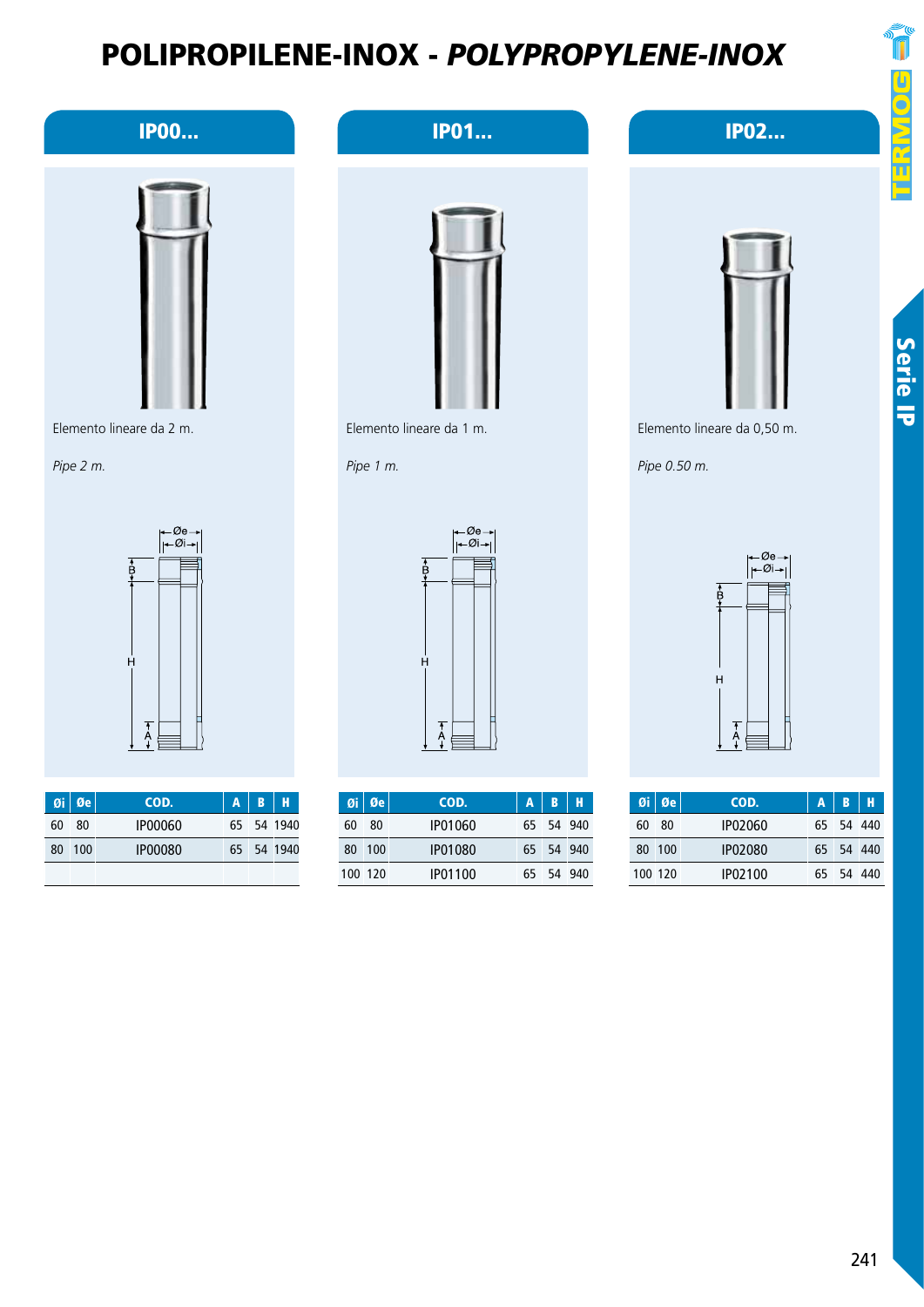

#### IP03...

Raccordo a T 45° *45° Tee duct* IP04... IP07...

## Serie IP



Elemento lineare da 0,25 m.

*Pipe 0.25 m.*





| $\mathfrak{gi} \mid \mathfrak{G}$ e | COD.    | A | B         |  |
|-------------------------------------|---------|---|-----------|--|
| 60 80                               | 1P03060 |   | 65 54 190 |  |
| 80 100                              | IP03080 |   | 65 54 190 |  |
| 100 120                             | IP03100 |   | 65 54 190 |  |





*Elbow 87°.*



|       | $ 0 $ i $ 0 $ e | COD.    |  | $A$ $B$ $C$ $H$ |
|-------|-----------------|---------|--|-----------------|
| 60 80 |                 | IP04060 |  | 81 65 54 147    |
|       | 80 100          | IP04080 |  | 86 65 54 154    |
|       | 100120          | IP04100 |  | 96 65 54 154    |



Curva a 45°.

*Elbow 45°.*



| $\boldsymbol{\mathsf{0}}$ i $\boldsymbol{\mathsf{0}}$ e | COD.           | $A$ $B$ $E$ $H$ |  |
|---------------------------------------------------------|----------------|-----------------|--|
| 60 80                                                   | IP07060        | 65 54 33 90     |  |
| 80 100                                                  | <b>IP07080</b> | 65 54 35 95     |  |
| 100120                                                  | IP07100        | 65 54 38 100    |  |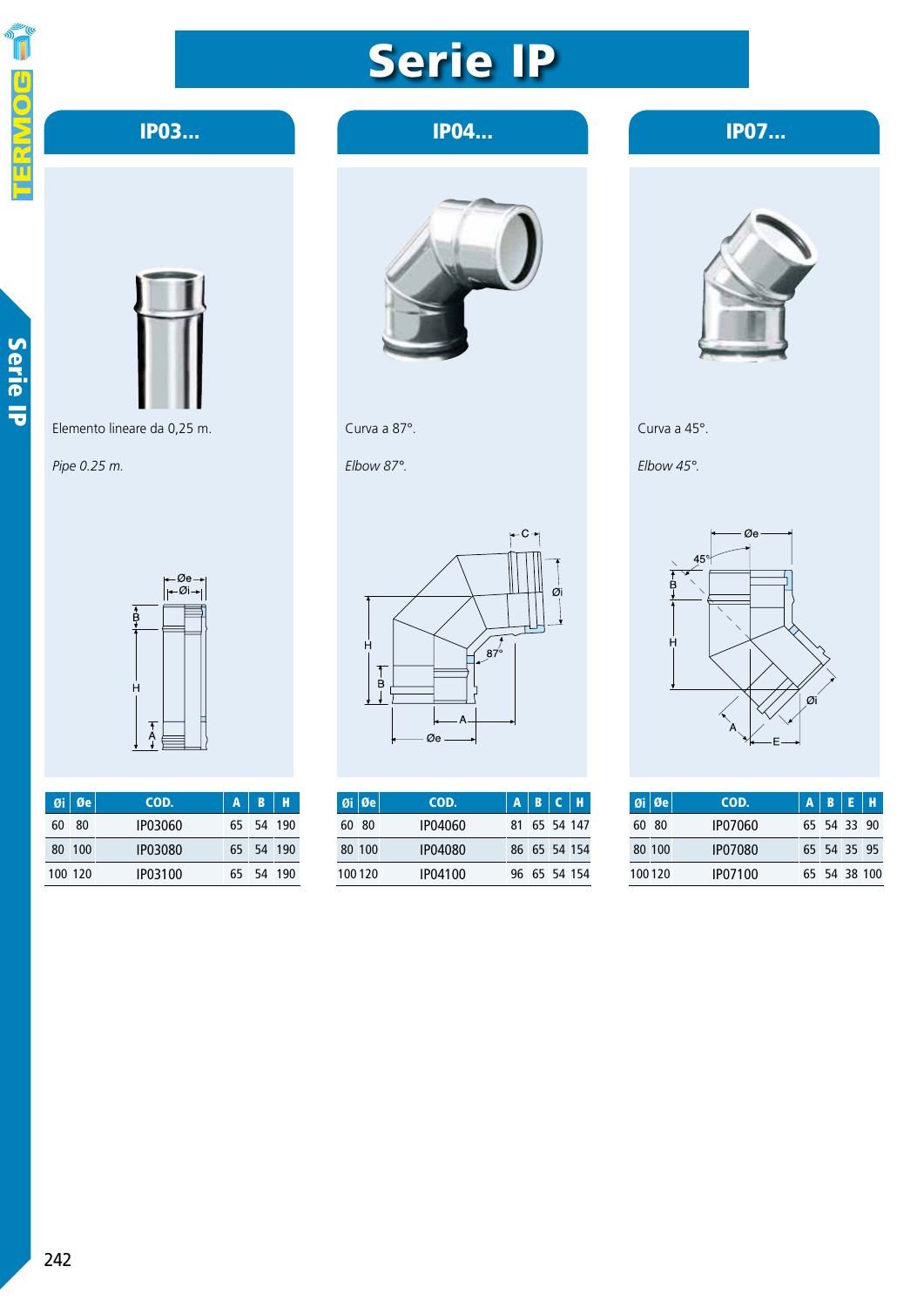

Serie IP





| $Qi$ $Qe$ | COD.    | $A$ $B$ $E$ $H$ |              |
|-----------|---------|-----------------|--------------|
| 60 80     | IP06060 |                 | 65 54 48 139 |
| 80 100    | IP06080 |                 | 65 54 48 139 |
| 100120    | IP06100 |                 | 65 54 48 139 |

#### **IP06... IP19... IP19...**



Elemento per prelievo fumi.

*Fumes test section with threaded sleeve.*



|    | $9i$ $\theta$ e | COD.          | $\mathbf{A}$ | $B$   H   |  |
|----|-----------------|---------------|--------------|-----------|--|
| 60 | - 80            | IP1906        |              | 65 54 190 |  |
|    | 80 100          | <b>IP1908</b> |              | 65 54 190 |  |
|    | 100 120         | IP1910        |              | 65 54 190 |  |



IP15...

Raccordo a "T" 87°.

*87° tee.*



|    | $\mathfrak{g}$ i   Øe | COD.    | A | <b>B</b> H  |  |
|----|-----------------------|---------|---|-------------|--|
| 60 | - 80                  | IP15060 |   | 120 120 190 |  |
|    | 80 100                | IP15080 |   | 120 130 190 |  |
|    | 100 120               | IP15100 |   | 160 140 270 |  |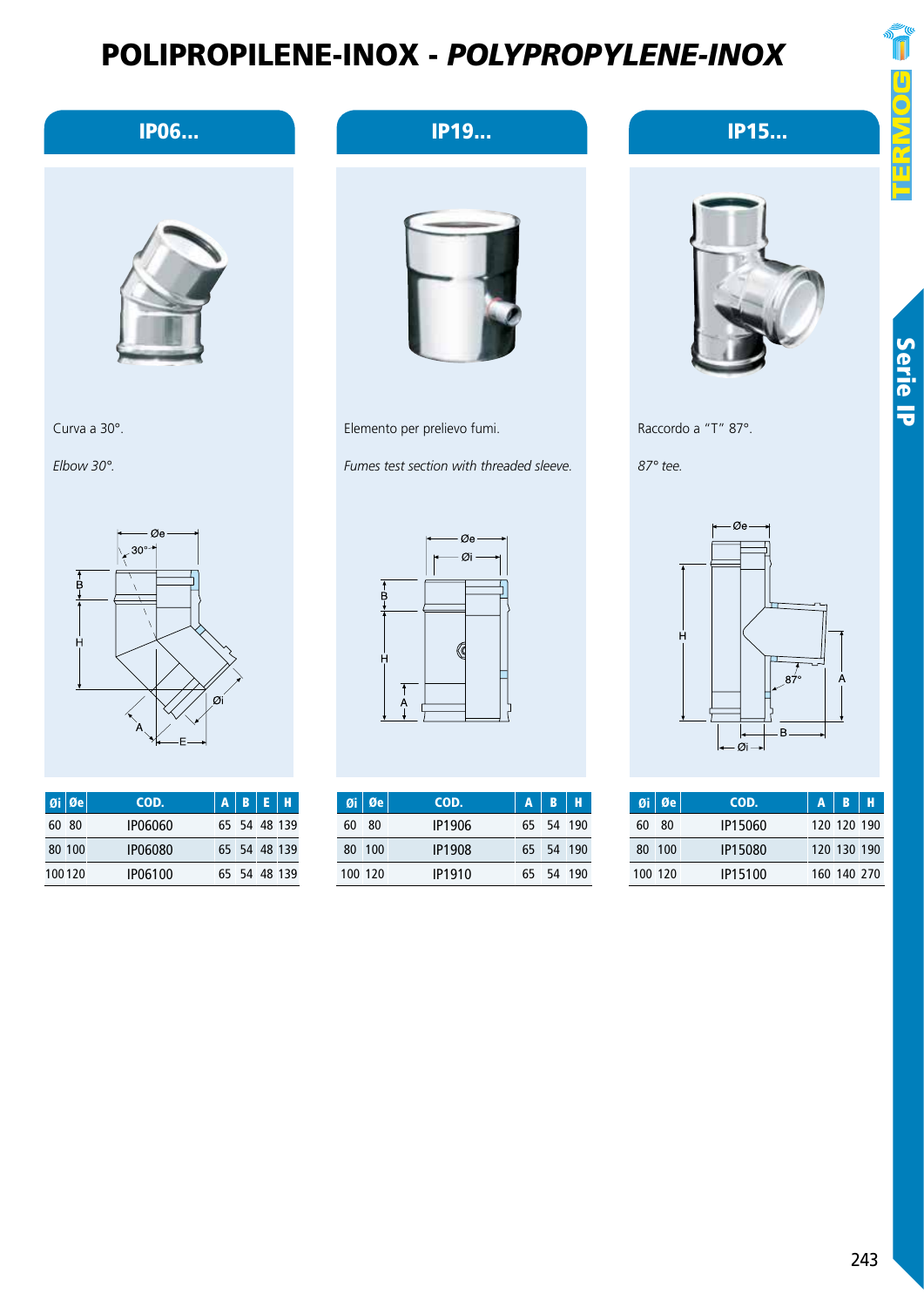## 

## Serie IP

#### IP25... Raccordo a T 45° *45° Tee duct* IP27...



Serie IP

Elemento con portello tondo per ispezione. *Element with round test point.*



| $\overline{0}$ i Øe | COD.    | A | B         |  |
|---------------------|---------|---|-----------|--|
| 60 80               | IP27060 |   | 65 54 190 |  |
| 80 100              | IP27080 |   | 65 54 190 |  |
| 100 120             | IP27100 |   | 65 54 270 |  |

IP24...



Scarico condensa.

*Tee cap with condense drain.*



| Øi | Øe      | COD.                | Α  |    |
|----|---------|---------------------|----|----|
| 60 | 80      | IP24060             | 54 | 65 |
| 80 | 100     | IP24080             | 54 | 65 |
|    | 100 120 | IP <sub>24100</sub> | 54 | 65 |

Tappo cieco.

*Tee cap.*



|         | $Qi$ $Qe$ | COD.    | A  |    |
|---------|-----------|---------|----|----|
| 60      | 80        | IP25060 | 54 | 65 |
| 80      | -100      | IP25080 | 54 | 65 |
| 100 120 |           | IP25100 | 54 | 65 |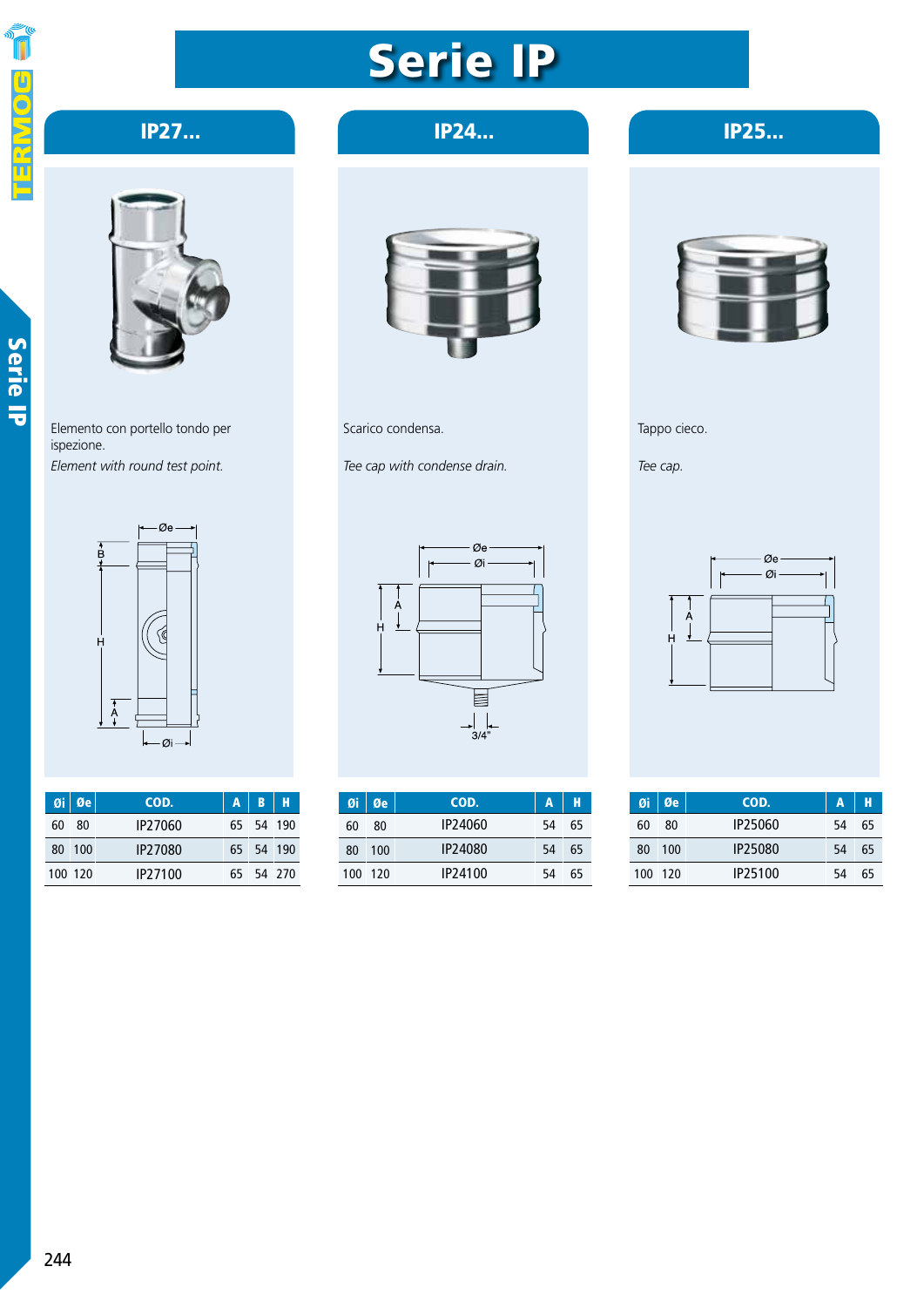

Serie IP

Cappello cinese.

*Rain cap.*

A Ŀ  $\overline{H}$  $\frac{1}{\sqrt{2}}$ gi-Øe

611SDPA...

SOSTITUISCE / *REPLACES*  cod. IP11...

|    | $\overline{\mathfrak{g}}$ i $\overline{\mathfrak{g}}$ e | COD.       | $A$ $B$ $H$ |            |
|----|---------------------------------------------------------|------------|-------------|------------|
| 60 | - 80                                                    | 611SDPA060 |             | 180 65 185 |
|    | 80 100                                                  | 611SDPA080 |             | 230 65 205 |
|    | 100 120                                                 | 611SDPA100 |             | 289 65 205 |

#### IP14...



Supporto murale completo di coppia supporti. *Wall support with cantilever brackets.*



|         | Øi Øe  | COD.    | $A$   H |  |
|---------|--------|---------|---------|--|
| 60      | - 80   | IP14060 | 200 192 |  |
|         | 80 100 | IP14080 | 200 192 |  |
| 100 120 |        | IP14100 | 220 192 |  |



IP18...

Raccordo caldaia.

*Boiler adaptor.*



|    | $\mathfrak{g}_i \mid \mathfrak{g}_e$ | COD.    | A  | Н      |
|----|--------------------------------------|---------|----|--------|
| 60 | 80                                   | IP18060 |    | 54 250 |
| 80 | 100                                  | IP18080 |    | 54 250 |
|    | 100 120                              | IP18100 | 54 | - 250  |

245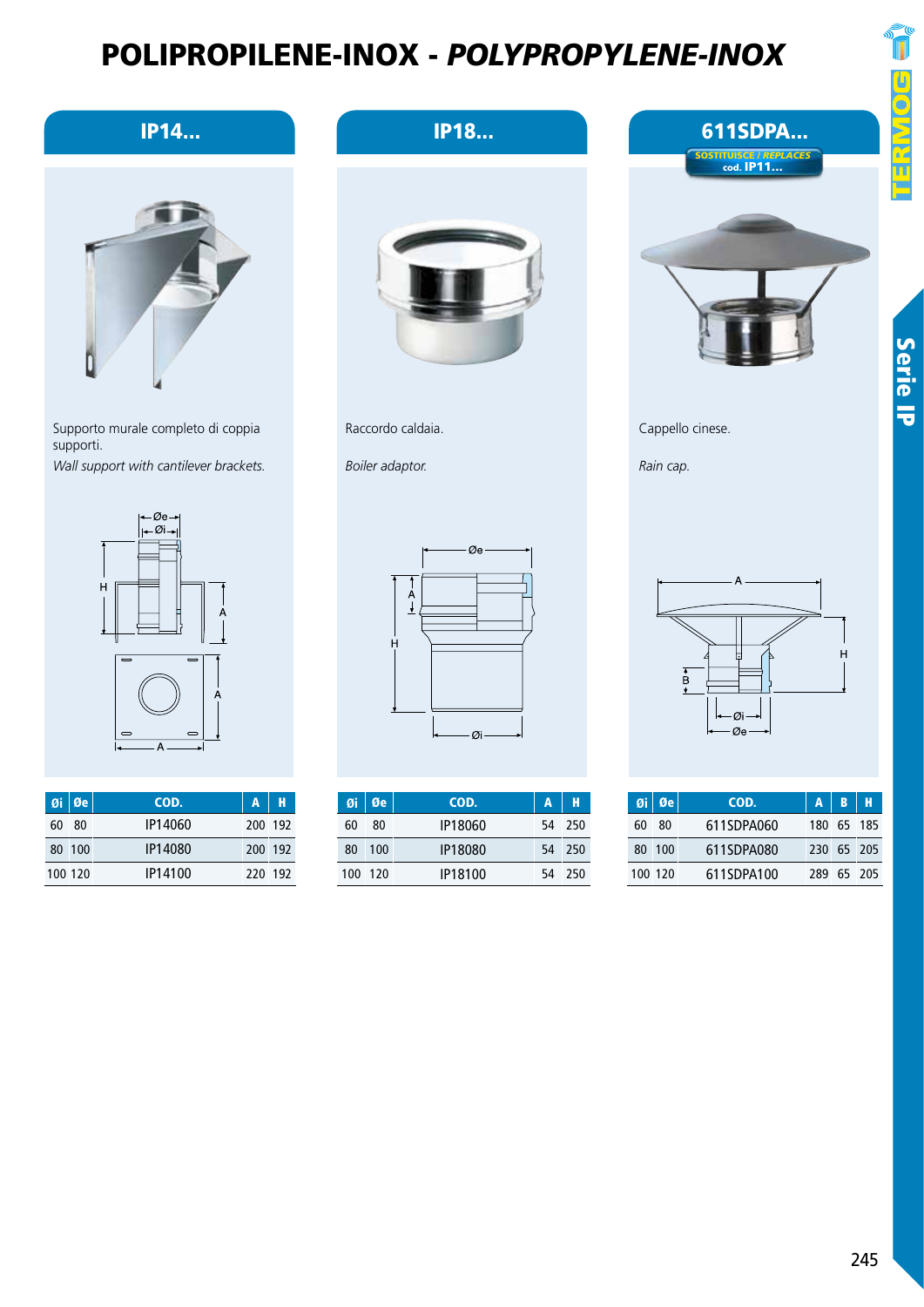# 

Serie IP

### Serie IP

617FCDPA...

#### L316EX3GN...



635SDPAA...

Terminale anti intemperie.

*Anti downdraught terminal.*



|        | $\boldsymbol{\mathsf{0}}$ i $\boldsymbol{\mathsf{0}}$ e | COD.        | $A \mid B \mid C \mid H$ |                |
|--------|---------------------------------------------------------|-------------|--------------------------|----------------|
| 60 80  |                                                         | 635SDPAA060 |                          | 200 165 65 240 |
|        | 80 100                                                  | 635SDPAA080 |                          | 200 185 65 240 |
| 100120 |                                                         | 635SDPAA100 |                          | 250 185 65 240 |



Terminale tronco conico.

*Venturi cone terminal.*



|    | $\mathfrak{g}_i \mid \mathfrak{g}_e$ | COD.        | A | н      |
|----|--------------------------------------|-------------|---|--------|
| 60 | 80                                   | 617FCDPA060 |   | 65 235 |
| 80 | 100                                  | 617FCDPA080 |   | 65 235 |
|    | 100 120                              | 617FCDPA100 |   | 65 235 |



Guarnizione di tenuta in EPDM nero.

*EPDM black seal.*



|     | COD.        | н  |
|-----|-------------|----|
| 60  | L316FX3GN06 | 10 |
| 80  | 1316FX3GN08 | 10 |
| 100 | 1316FX3GN10 | 10 |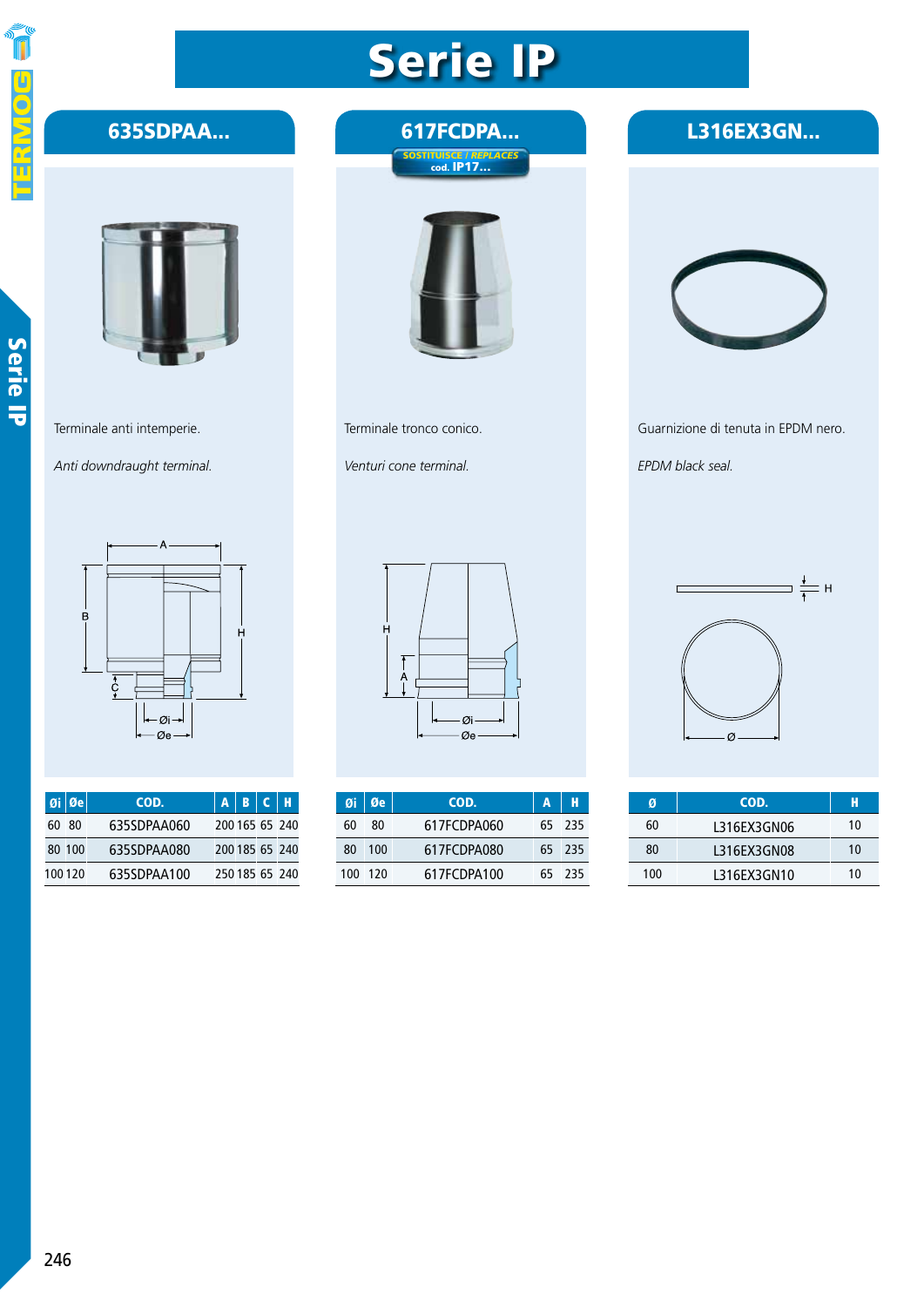F339BM...

Bicchiere di montaggio

Øe COD. ØA B C H

ØA

Ø

78 10 80 135 98 10 80 135 118 10 80 135

Ċ

 $QA \mid B \mid C$ 

F339BM080 F339BM100 F339BM120

80 100 120

 $\boldsymbol{\mathsf{H}}$ 

 $\, {\sf B}$ 

*Assembly element.*



Serie IP





360COLLSS...

Collare a muro.



 $+H+$  $\begin{bmatrix} \end{bmatrix}$  $\frac{A}{1}$  $\overline{\overline{\bullet}}$  $\overline{\varnothing}$ e

| $\boxed{0}$ i $\boxed{0}$ e |     | COD.         |       | AH |
|-----------------------------|-----|--------------|-------|----|
| 60                          | 80  | 360COLLSS080 | 50 40 |    |
| 80                          | 100 | 360COLLSS100 | 50 40 |    |
| 100 120                     |     | 360COLLSS120 | 50 40 |    |



Collare a muro con tassello.

*Wall bracket with anchor bolt.*



| Øi  | Øe  | COD.     |
|-----|-----|----------|
| 60  | 80  | 329AI080 |
| 80  | 100 | 329AJ100 |
| 100 | 120 | 329AI120 |



! CONSIDERARE IL DIAMETRO ESTERNO *CONSIDER THE EXTERNAL DIAMETER*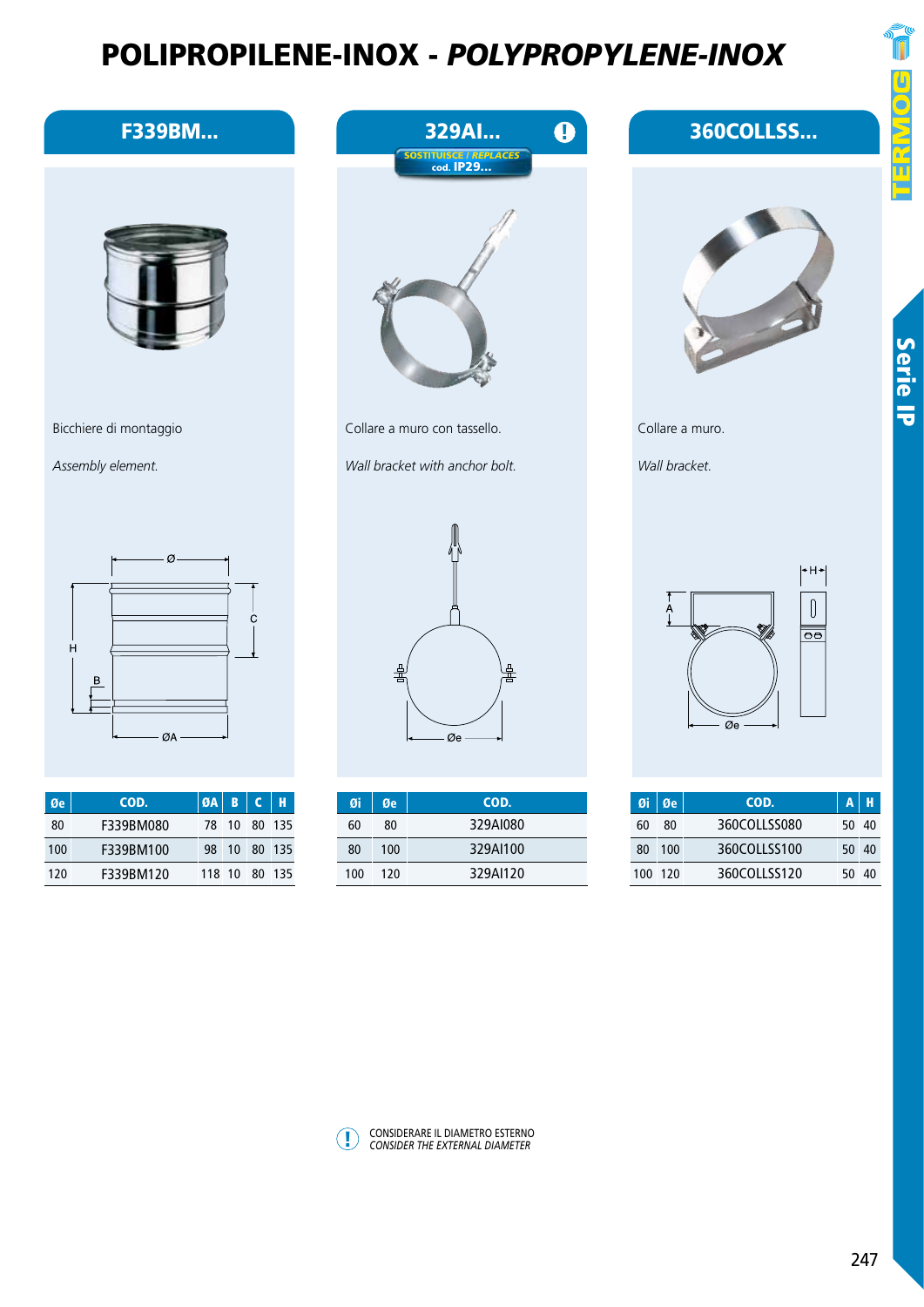

#### 330BMG...



*mm.*

Collare a muro regolabile da 50 a 100 mm. *Wall bracket adjustable from 50 to 100* 



|    | $\mathfrak{g}_i \mid \mathfrak{g}_e$ | COD.      |           |  |
|----|--------------------------------------|-----------|-----------|--|
| 60 | 80                                   | 330BMG080 | 50-100 40 |  |
| 80 | $-100$                               | 330BMG100 | 50-100 40 |  |
|    | 100 120                              | 330BMG120 | 50-100 40 |  |

#### 316CAPA...



Faldale piano con base in alluminio.

*Flat flashing with aluminum base.*



|         | $\emptyset$ i $\emptyset$ e | COD.       | $A$ $B$ $H$ |  |
|---------|-----------------------------|------------|-------------|--|
| 60      | - 80                        | 316CAPA080 | 450 550 120 |  |
|         | 80 100                      | 316CAPA100 | 450 550 120 |  |
| 100 120 |                             | 316CAPA120 | 550 650 130 |  |



326CAGA...

Faldale regolabile da 5° a 30° con base in alluminio. *Adjustable flashing from 5° to 30° with aluminum base.*



|    | $\mathfrak{g}$ i $\mathfrak{g}$ e | COD.       | ABH         |  |
|----|-----------------------------------|------------|-------------|--|
| 60 | - 80                              | 326CAGA080 | 750 450 120 |  |
|    | 80 100                            | 326CAGA100 | 750 450 120 |  |
|    | 100 120                           | 326CAGA120 | 750 450 130 |  |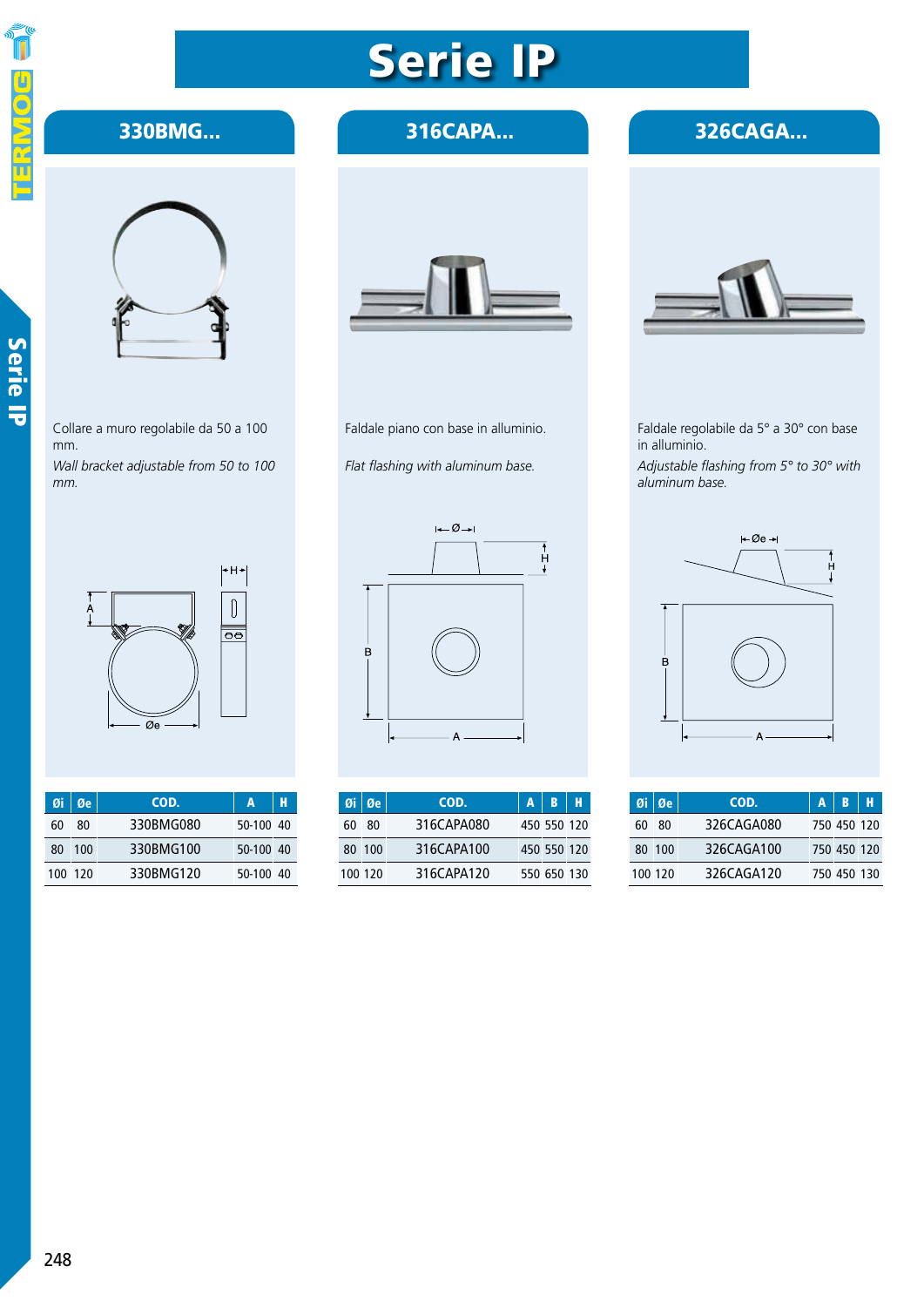| <b>F354CS</b>                                                       | <u> FULIFRUFILENE-INUA – FULI FRUF I LENE-INUA</u><br>328VIG | $\bullet$<br><b>F305BRI</b>                                                                       |
|---------------------------------------------------------------------|--------------------------------------------------------------|---------------------------------------------------------------------------------------------------|
| Coppia di supporti per piastra.                                     | Fascetta anti intemperie.                                    | $\frac{1}{2}$<br>SOSTITUISCE / REPLACES<br>cod. IPO5<br><b>Serie IP</b><br>Fascetta di sicurezza. |
| Cantilever brackets (pair).                                         | Storm collar.                                                | Locking band.                                                                                     |
| $\overline{0}$<br>A<br> 0 <br>$\frac{1}{\sqrt{2}}$<br>Δ             | Øe<br>н                                                      | Øe-<br>$\bar{\mathsf{H}}$                                                                         |
| COD.<br>Øe<br>$\overline{\mathbf{B}}$<br>Øi<br>$\mathbf{A}$         | Øe<br>COD.<br>Øi<br>$\mathbf H$                              | Øe<br>COD.<br>Øi<br>$\mathbf H$                                                                   |
| 80<br>F354CS080<br>60<br>180<br>32<br>F354CS100<br>200 32<br>80 100 | 80<br>328VIG080<br>60<br>100<br>328VIG100<br>80 100<br>100   | $80\,$<br>F305BRI080<br>60<br>$20\,$<br>F305BRI100<br>80 100<br>20                                |

328VIG120

100 120

220 32

120 100

F354CS120

120 100

100

! CONSIDERARE IL DIAMETRO ESTERNO *CONSIDER THE EXTERNAL DIAMETER*

F305BRI120

20

E<br>O